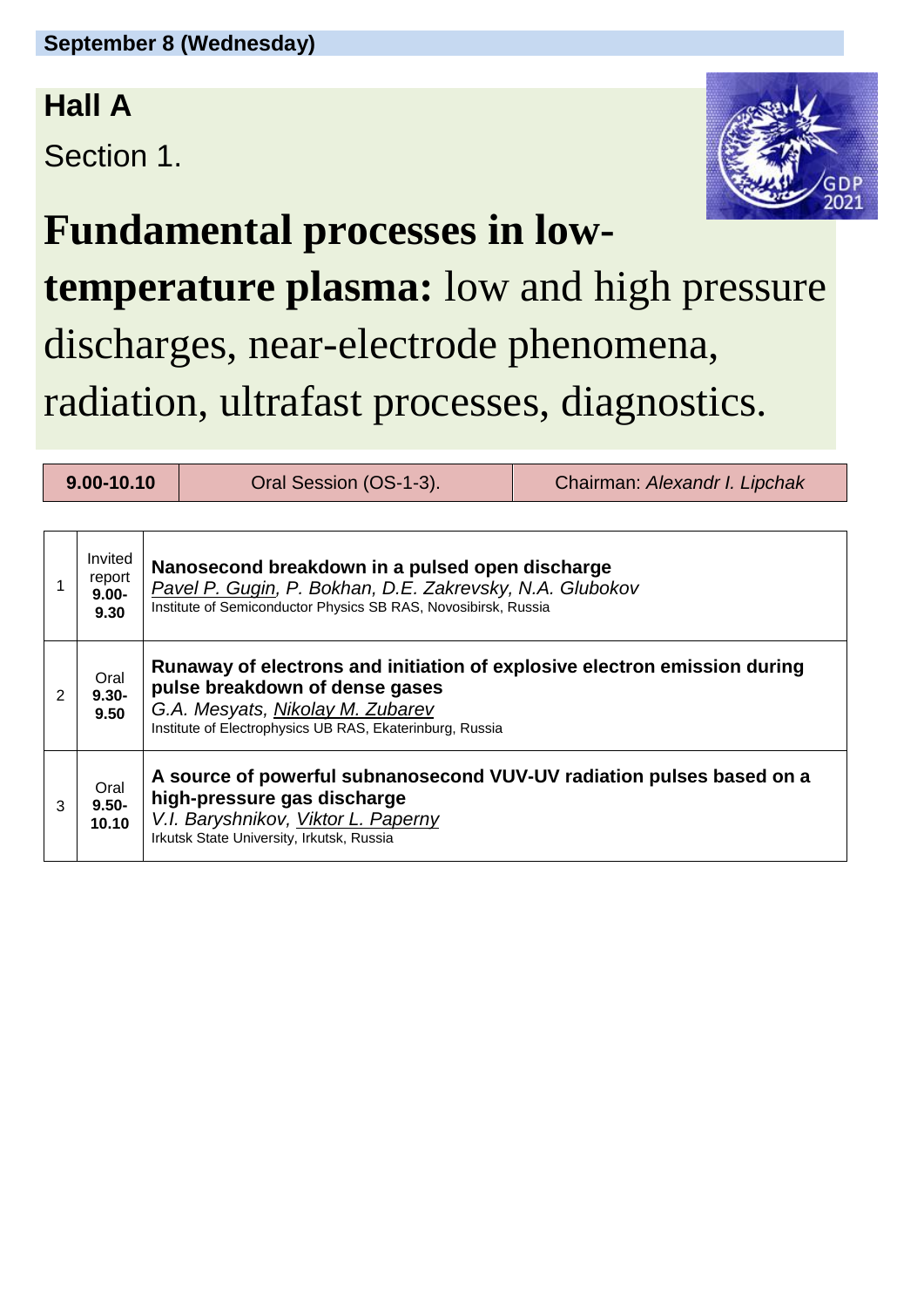#### **Hall A**

Section 4.



## **Sources of low-temperature plasma:**

generators of continuous, pulse-periodic and pulsed action, gas switches, power supply.

| 10.30-12.00 |                                         |                                                                                                                                                                                                                                                             | Oral Session (OS-4-3).                                                                                                                                                                                                                                                    | Chairman: Mikhail M. Tsventoukh |  |
|-------------|-----------------------------------------|-------------------------------------------------------------------------------------------------------------------------------------------------------------------------------------------------------------------------------------------------------------|---------------------------------------------------------------------------------------------------------------------------------------------------------------------------------------------------------------------------------------------------------------------------|---------------------------------|--|
|             |                                         |                                                                                                                                                                                                                                                             |                                                                                                                                                                                                                                                                           |                                 |  |
|             | Invited<br>report<br>$10.30 -$<br>11.00 | Cold plasma source based on the apokampic discharge in atmospheric-<br>pressure air<br>Dmitry A. Sorokin, V.A. Panarin, E.A. Sosnin, V.S. Kuznetsov, V.S. Skakun<br>Institute of High Current Electronics SB RAS, Tomsk, Russia                             |                                                                                                                                                                                                                                                                           |                                 |  |
| 2           | Oral<br>11.00-<br>11.20                 |                                                                                                                                                                                                                                                             | Wide radiation bands of sub-nanosecond discharge in xenon and<br>inaccuracies in their measurements<br>Victor F. Tarasenko, A.N. Panchenko, D.V. Beloplotov, D.A. Sorokin, M.I. Lomaev,<br>V.V. Kozevnikov<br>Institute of High-Current Electronics SB RAS, Tomsk, Russia |                                 |  |
| 3           | Oral<br>$11.20 -$<br>11.40              | Methods for increasing the electrical breakdown strength of the accelerating<br>gap in an electron source with a plasma cathode<br>Pavel V. Moskvin, V.N. Devyatkov, I.V. Lopatin, V.I. Shin<br>Institute of High Current Electronics SB RAS, Tomsk, Russia |                                                                                                                                                                                                                                                                           |                                 |  |
| 4           | Oral<br>$11.40 -$<br>12.00              |                                                                                                                                                                                                                                                             | Features of plasma generation in a pulsed mode of a non-self-sustained arc<br>discharge<br>Sergey S. Kovalsky, V.V. Denisov, E.V. Ostroverkhov, V.E. Prokop'ev<br>Institute of High Current Electronics SB RAS, Tomsk, Russia                                             |                                 |  |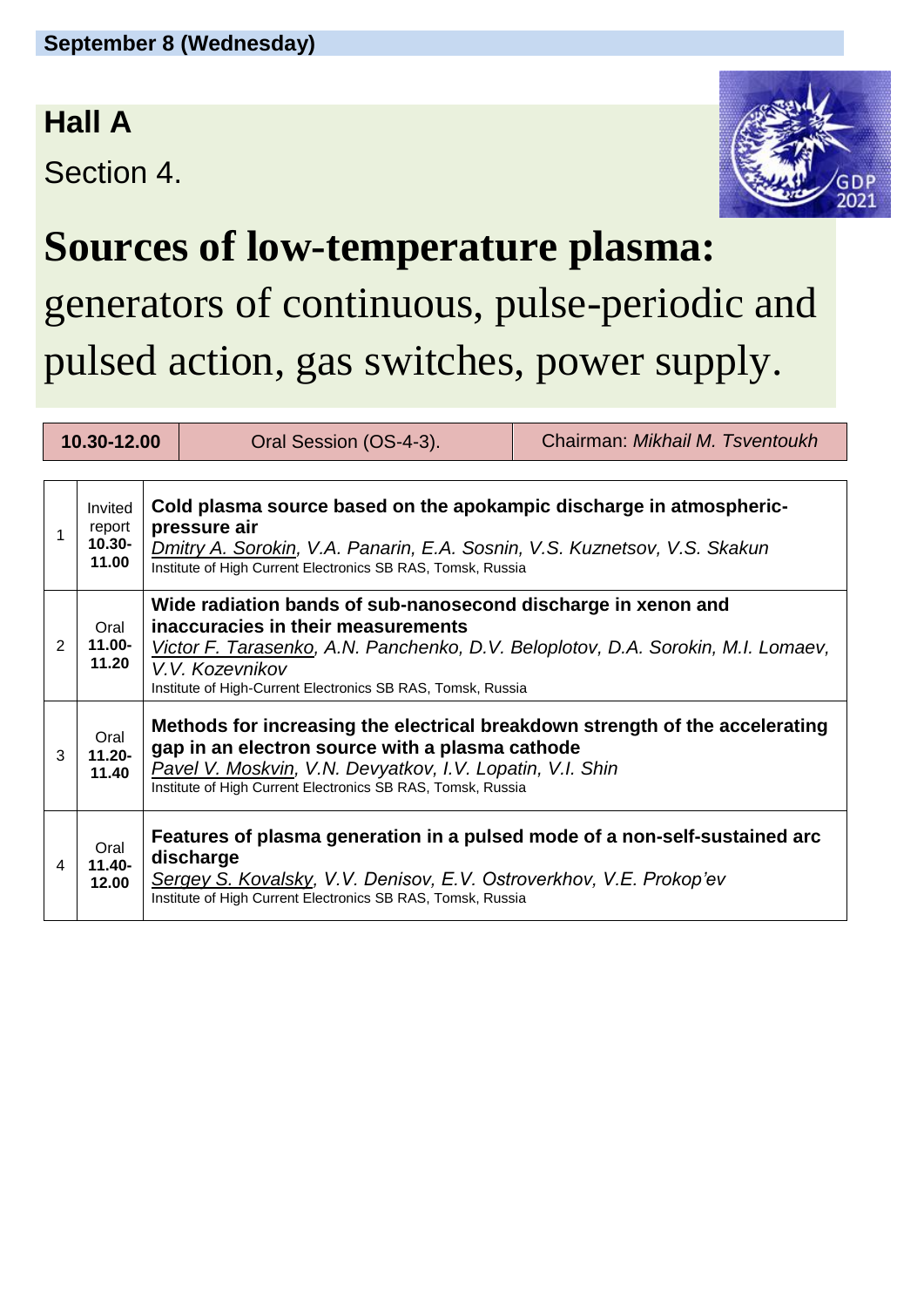#### **Hall B**

Section 2.



# **Gas-discharge methods for surface modification and coating deposition:** surface modification, ion implantation, combined methods of surface treatment.

| 09.00-10.10   |                                       | Oral Session (OS-2-3).                                                                                                                                                                                                                                                                         | Chairman: Olga V. Krysina |  |  |
|---------------|---------------------------------------|------------------------------------------------------------------------------------------------------------------------------------------------------------------------------------------------------------------------------------------------------------------------------------------------|---------------------------|--|--|
|               |                                       |                                                                                                                                                                                                                                                                                                |                           |  |  |
|               | Invited<br>report<br>$9.00 -$<br>9.30 | Application of composite SHS-cathodes in recent PVD technologies for<br>manufacturing of protective UHTC-based coatings<br>Philipp Kiryukhantsev-Korneev, E. Levashov<br>National University of Science and Technology "MISIS", Moscow, Russia                                                 |                           |  |  |
| $\mathcal{P}$ | Oral<br>$9.30 -$<br>9.50              | Deposition of $Al_2O_3$ coatings in Ar-O <sub>2</sub> low-pressure discharge plasma under a<br>high dissociation digree of $O2$<br>P.V. Tretnikov, N.V. Gavrilov, Alexandr S. Kamenetskikh, S.V. Krivoshapko, A.V.<br>Chukin<br>Institute of Electrophysics UB RAS, Ekaterinburg, Russia       |                           |  |  |
| 3             | Oral<br>$9.50 -$<br>10.10             | Structural and phase dependencies of coatings formation based on<br>intermetallides Ti-AI systems for increasing the durability of cutting tools<br>Eduard L. Vardanyan, K.N. Ramazanov, A.Yu. Nazaraov, R.Sh. Nagimov, A.A.<br>Maslov<br>Ufa State Aviation Technical University, Ufa, Russia |                           |  |  |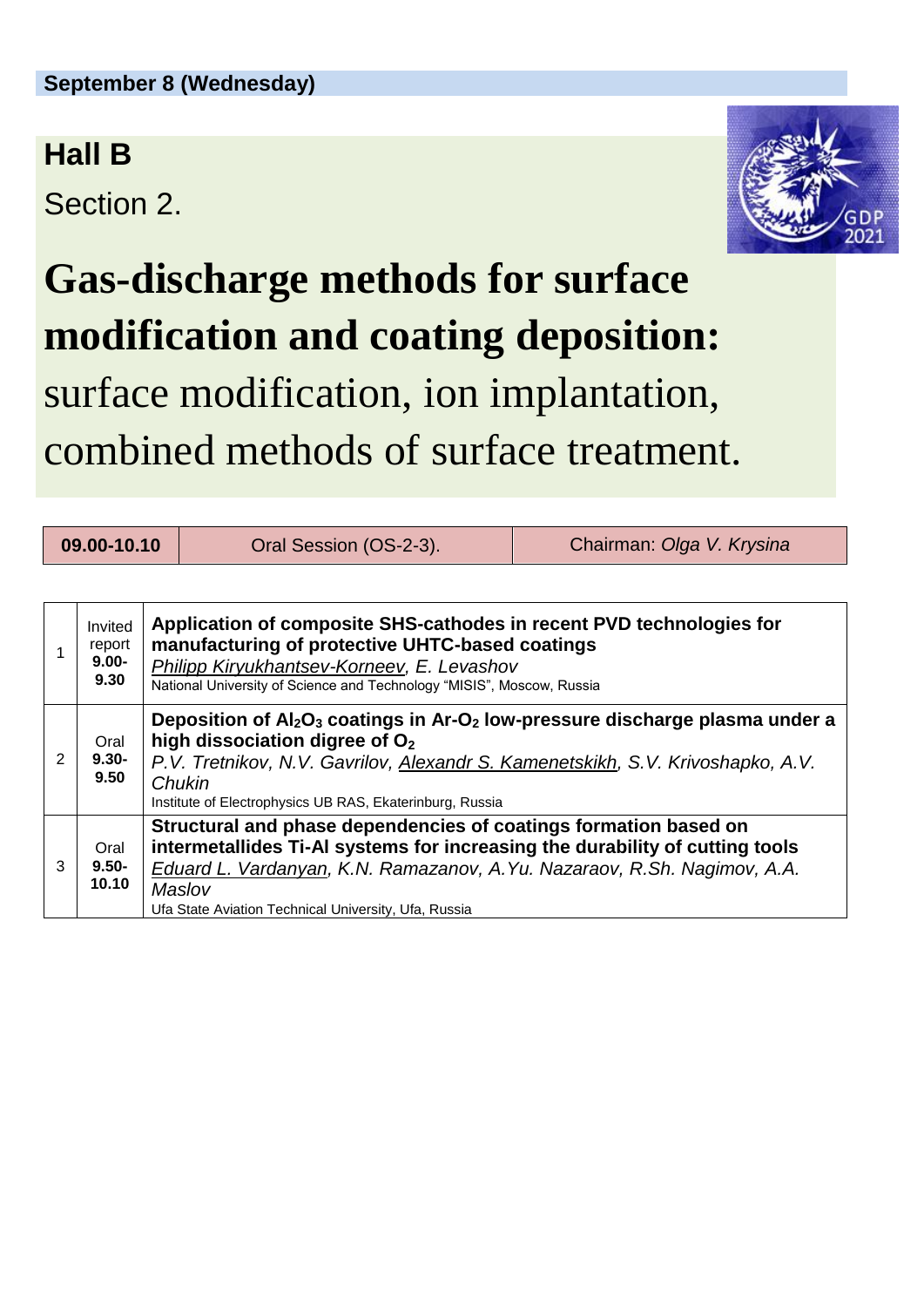#### **Hall B**

Section 3.



# **Plasma-chemical, electrophysical and laser technologies:** environmental applications, production of nanopowders and functional materials.

**10.30-12.00** Oral Session (OS-3-3). Chairman: *Egor V. Tikhonov*

|   | Invited<br>report<br>$10.30 -$<br>11.05 | Features of the gas-phase synthesis of oxide nanopowders using high-power<br><b>lasers</b><br>V.V. Osipov, V.V. Lisenkov, Vyacheslav V. Platonov, E.V. Tikhonov<br>Institute of Electrophysics UB RAS, Ekaterinburg, Russia |  |
|---|-----------------------------------------|-----------------------------------------------------------------------------------------------------------------------------------------------------------------------------------------------------------------------------|--|
| 2 | Oral<br>$11.05 -$<br>11.30              | Impulse laser application for surface modification of tool steel with $B_4C$ -Al<br>powders<br>Undrakh L. Mishigdorzhiyn, N.S. Ulakhanov, A.V. Nomoev<br>Institute of Physical Materials Science SB RAS, Ulan-Ude, Russia   |  |
| 3 | Oral<br>$11.30 -$<br>11.55              | Droplets generation conducting during laser-plasma treating of metals in<br>electric field<br>Alexey Yu. Ivanov, A.L. Sitkevich, S.V. Vasiliev<br>Grodno State University named after Yanka Kupala, Grodno, Belarus         |  |